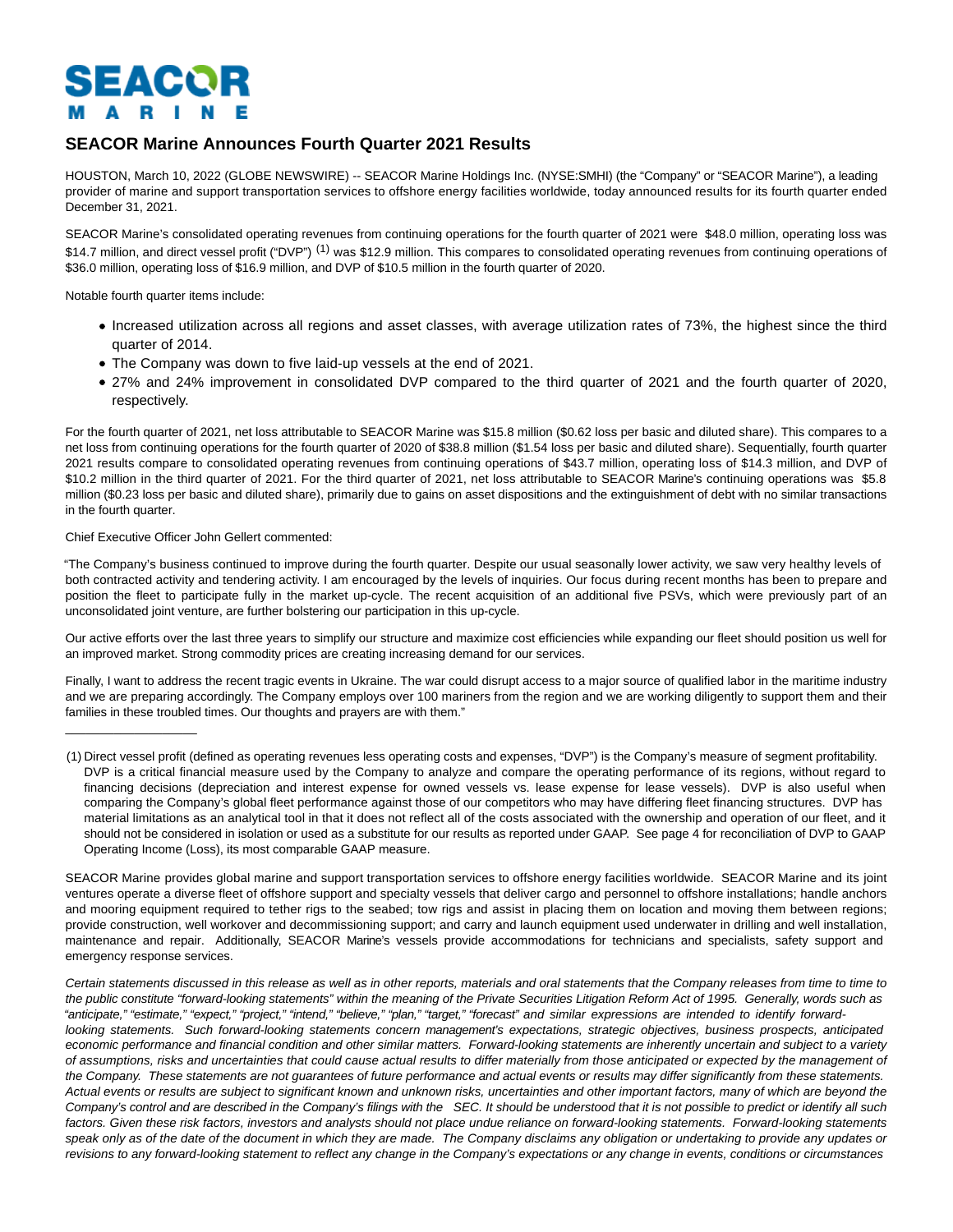on which the forward-looking statement is based, except as required by law. It is advisable, however, to consult any further disclosures the Company makes on related subjects in its filings with the Securities and Exchange Commission, including Annual Reports on Form 10-K, Quarterly Reports on Form 10-Q and Current Reports on Form 8-K (if any). These statements constitute the Company's cautionary statements under the Private Securities Litigation Reform Act of 1995.

> Please visit SEACOR Marine's website at [www.seacormarine.com f](http://www.seacormarine.com/)or additional information. For all other requests, contact [InvestorRelations@seacormarine.com](https://www.globenewswire.com/Tracker?data=hH1ncO1zfBOfqvNtoYMlrVlEkYQlqFjVcYBWOhycS7cc_TNzm33tagQm_qbTzT-Gtx9tiuADWFxQQiwgDMsPz01eH6hkZ2KFjaing-pU8DnMaqkvjGmduGP_M0DQSL_c544LuFiHTf1hDYQ8k1RdxQ==)

#### **SEACOR MARINE HOLDINGS INC. UNAUDITED CONDENSED CONSOLIDATED STATEMENTS OF INCOME (LOSS) (in thousands, except share data)**

|                                                                                                                             | Three Months Ended December 31, |             |    |             |               |            | Year ended December 31, |            |  |
|-----------------------------------------------------------------------------------------------------------------------------|---------------------------------|-------------|----|-------------|---------------|------------|-------------------------|------------|--|
|                                                                                                                             |                                 | 2021        |    | 2020        |               | 2021       |                         | 2020       |  |
| <b>Operating Revenues</b>                                                                                                   | \$                              | 47,967      | \$ | 36,021      | \$            | 170,941    | \$                      | 141,837    |  |
| Costs and Expenses:                                                                                                         |                                 |             |    |             |               |            |                         |            |  |
| Operating                                                                                                                   |                                 | 35,036      |    | 25,563      |               | 127,406    |                         | 91,145     |  |
| Administrative and general                                                                                                  |                                 | 10,742      |    | 8,531       |               | 37,639     |                         | 40,051     |  |
| Lease expense                                                                                                               |                                 | 2,664       |    | 1,798       |               | 6,085      |                         | 7,525      |  |
| Depreciation and amortization                                                                                               |                                 | 14,198      |    | 15,247      |               | 57,395     |                         | 57,167     |  |
|                                                                                                                             |                                 | 62,640      |    | 51,139      |               | 228,525    |                         | 195,888    |  |
| (Losses) Gains on Asset Dispositions and Impairments, Net                                                                   |                                 |             |    | (1,796)     |               | 20,436     |                         | (17,588)   |  |
| <b>Operating Loss</b>                                                                                                       |                                 | (14, 673)   |    | (16, 914)   |               | (37, 148)  |                         | (71, 639)  |  |
| Other Income (Expense):                                                                                                     |                                 |             |    |             |               |            |                         |            |  |
| Interest income                                                                                                             |                                 | 57          |    | 61          |               | 1,302      |                         | 1,273      |  |
| Interest expense                                                                                                            |                                 | (6, 380)    |    | (8, 288)    |               | (28, 111)  |                         | (30, 691)  |  |
| SEACOR Holdings guarantee fees                                                                                              |                                 |             |    | (11)        |               | (7)        |                         | (47)       |  |
| Gain on debt extinguishment                                                                                                 |                                 |             |    |             |               | 61,994     |                         |            |  |
| Derivative gains (losses), net                                                                                              |                                 | 4           |    | (894)       |               | 391        |                         | 4,310      |  |
| Foreign currency (losses), net                                                                                              |                                 | (357)       |    | (1,286)     |               | (1,235)    |                         | (1,294)    |  |
| (Loss) Gain from return of investments in 50% or less owned                                                                 |                                 |             |    |             |               |            |                         |            |  |
| companies and other, net                                                                                                    |                                 |             |    | (19)        |               | 9,441      |                         | (19)       |  |
|                                                                                                                             |                                 | (6,676)     |    | (10, 437)   |               | 43,775     |                         | (26, 468)  |  |
| (Loss) Income from Continuing Operations Before Income Tax<br>(Benefit) Expense and Equity in Earnings of 50% or Less Owned |                                 |             |    |             |               |            |                         |            |  |
| Companies                                                                                                                   |                                 | (21, 349)   |    | (27, 351)   |               | 6,627      |                         | (98, 107)  |  |
| Income Tax (Benefit) Expense                                                                                                |                                 | (1,009)     |    | 1,865       |               | 11,493     |                         | (22, 924)  |  |
| Loss from Continuing Operations Before Equity in Earnings of<br>50% or Less Owned Companies                                 |                                 | (20, 340)   |    | (29, 216)   |               | (4,866)    |                         | (75, 183)  |  |
| Equity in Earnings Gains (Losses) of 50% or Less Owned                                                                      |                                 |             |    |             |               |            |                         |            |  |
| Companies                                                                                                                   |                                 | 4,494       |    | (9,681)     |               | 15,078     |                         | (8, 163)   |  |
| (Loss) Income from Continuing Operations                                                                                    |                                 | (15, 846)   |    | (38, 897)   |               | 10,212     |                         | (83, 346)  |  |
| Income on Discontinued Operations, Net of Tax (Includes Gain<br>on the Sale of Windcat Workboats of \$22,756)               |                                 |             |    | 50          |               | 22,925     |                         | 364        |  |
| Net (Loss) Income                                                                                                           |                                 | (15, 846)   |    | (38, 847)   |               | 33,137     |                         | (82, 982)  |  |
| Net (Loss) Income Attributable to Noncontrolling Interests in                                                               |                                 |             |    |             |               |            |                         |            |  |
| Subsidiaries                                                                                                                |                                 |             |    | (31)        |               | 1          |                         | (4,067)    |  |
| Net (Loss) Income Attributable to SEACOR Marine Holdings Inc.                                                               | \$                              | (15, 846)   | \$ | (38, 816)   | \$            | 33,136     | \$                      | (78, 915)  |  |
| Net (Loss) Earnings Per Common Share from Continuing<br>Operations:                                                         |                                 |             |    |             |               |            |                         |            |  |
| Basic                                                                                                                       | \$                              | $(0.62)$ \$ |    | $(1.54)$ \$ |               | 0.40       | \$                      | (3.20)     |  |
| <b>Diluted</b>                                                                                                              |                                 | (0.62)      |    | (1.54)      |               | 0.40       |                         | (3.20)     |  |
| Net Earnings Per Share from Discontinued Operations:                                                                        |                                 |             |    |             |               |            |                         |            |  |
| Basic                                                                                                                       | \$                              |             | \$ |             | \$            | 0.90       | \$                      | 0.02       |  |
| <b>Diluted</b>                                                                                                              |                                 |             |    |             |               | 0.90       |                         | 0.02       |  |
| Net (Loss) Earnings per Share:                                                                                              |                                 |             |    |             |               |            |                         |            |  |
| Basic                                                                                                                       | $\frac{1}{2}$                   | (0.62)      | \$ | (1.54)      | \$            | 1.30       | $\frac{1}{2}$           | (3.18)     |  |
| <b>Diluted</b>                                                                                                              | \$                              | (0.62)      | \$ | (1.54)      | $\frac{1}{2}$ | 1.30       | \$                      | (3.18)     |  |
| Weighted Average Common Stock and Warrants Outstanding:                                                                     |                                 |             |    |             |               |            |                         |            |  |
| Basic                                                                                                                       |                                 | 25,520,034  |    | 25,265,812  |               | 25,444,693 |                         | 24,785,744 |  |
| Diluted                                                                                                                     |                                 | 25,520,034  |    | 25,265,812  |               | 25,495,527 |                         | 24,785,744 |  |

**SEACOR MARINE HOLDINGS INC. UNAUDITED CONSOLIDATED STATEMENTS OF INCOME (LOSS)**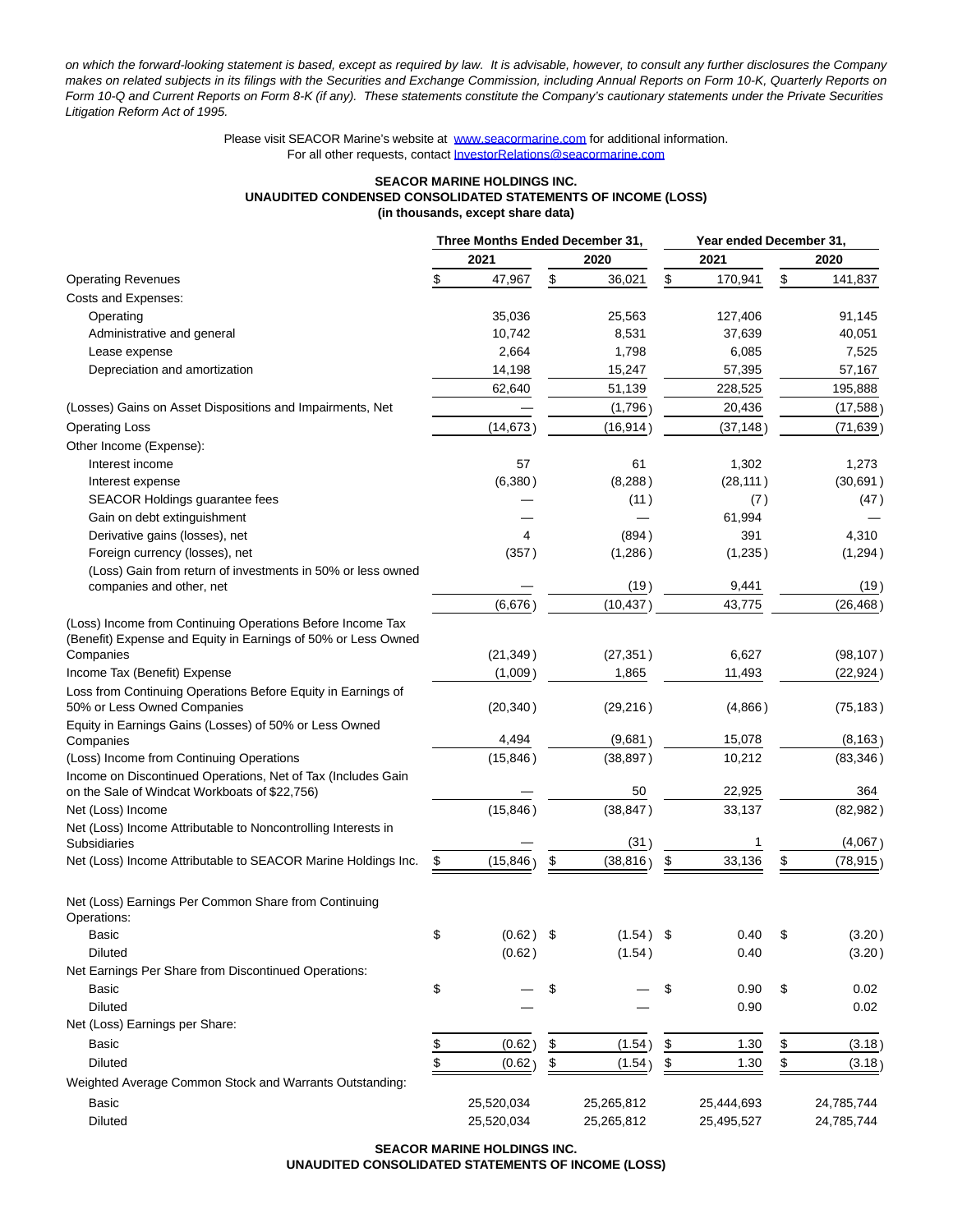## **(in thousands, except statistics and per share data)**

|                                                              | Dec. 31, 2021 | Sep. 30, 2021  | Jun. 30, 2021 | Mar. 31, 2021 | Dec. 31, 2020   |
|--------------------------------------------------------------|---------------|----------------|---------------|---------------|-----------------|
| <b>Time Charter Statistics:</b>                              |               |                |               |               |                 |
| Average Rates Per Day                                        | \$<br>11,376  | \$<br>12,120   | \$<br>12,007  | \$<br>11,323  | \$<br>10,931    |
| <b>Fleet Utilization</b>                                     | 73%           | 68%            | 67%           | 55%           | 51%             |
| <b>Fleet Available Days</b>                                  | 5,060         | 5,108          | 5,177         | 5,505         | 5,824           |
| <b>Operating Revenues:</b>                                   |               |                |               |               |                 |
| Time charter                                                 | \$<br>42,289  | \$<br>41,782   | \$<br>41,474  | \$<br>34,290  | \$<br>32,694    |
| Bareboat charter                                             | 2,870         |                | 434           | 729           | 732             |
| Other marine services                                        | 2,808         | 1,881          | 891           | 1,493         | 2,595           |
|                                                              | 47,967        | 43,663         | 42,799        | 36,512        | 36,021          |
| Costs and Expenses:                                          |               |                |               |               |                 |
| Operating:                                                   |               |                |               |               |                 |
| Personnel                                                    | 17,098        | 15,051         | 14,353        | 13,418        | 13,058          |
| Repairs and maintenance                                      | 6,782         | 6,536          | 6,959         | 3,840         | 3,445           |
| Drydocking                                                   | 567           | 771            | 2,792         | 2,217         | 1,753           |
| Insurance and loss reserves                                  | 1,859         | 2,189          | 2,661         | 1,958         | 1,669           |
| Fuel, lubes and supplies                                     | 3,254         | 3,684          | 2,893         | 2,202         | 2,081           |
| Other                                                        | 5,476         | 5,217          | 2,957         | 2,672         | 3,557           |
|                                                              | 35,036        | 33,448         | 32,615        | 26,307        | 25,563          |
| Direct Vessel Profit <sup>(1)</sup>                          | 12,931        | 10,215         | 10,184        | 10,205        | 10,458          |
| Other Costs and Expenses:                                    |               |                |               |               |                 |
| Lease expense                                                | 2,664         | 1,109          | 1,234         | 1,078         | 1,798           |
| Administrative and general                                   | 10,742        | 9,134          | 9,152         | 8,611         | 8,531           |
| Depreciation and amortization                                | 14,198        | 14,306         | 14,093        | 14,798        | 15,247          |
|                                                              |               |                |               |               |                 |
|                                                              | 27,604        | 24,549         | 24,479        | 24,487        | 25,576          |
| Gains (Losses) on Asset Dispositions and<br>Impairments, Net |               | 56             | 22,653        | (2, 273)      | (1,796)         |
| Operating (Loss) Income                                      | (14, 673)     | (14, 278)      | 8,358         | (16, 555)     | (16, 914)       |
| Other Income (Expense):                                      |               |                |               |               |                 |
| Interest income                                              | 57            | 124            | 135           | 986           | 61              |
| Interest expense                                             | (6,380)       | (6, 403)       | (7, 310)      | (8,018)       | (8, 288)        |
| SEACOR Holdings guarantee fees                               |               |                |               | (7)           | (11)            |
| Derivative gains (losses), net                               | 4             | $\overline{2}$ | 30            | 355           | (894)           |
| Gain on debt extinguishment                                  |               |                | 61,994        |               |                 |
| Foreign currency (losses) gains, net                         | (357)         | 245            | (657)         | (466)         | (1,286)         |
| Gain (Loss) from return of investments in 50% or             |               |                |               |               |                 |
| less owned companies and other, net                          |               | 9,442          | (1)           |               | (19)            |
|                                                              | (6,676)       | 3,410          | 54,191        | (7, 150)      | (10, 437)       |
| (Loss) Income from Continuing Operations Before              |               |                |               |               |                 |
| Income Tax (Benefit) Expense and Equity in Earnings          |               |                |               |               |                 |
| of 50% or Less Owned Companies                               | (21, 349)     | (10, 868)      | 62,549        | (23, 705)     | (27, 351)       |
| Income Tax (Benefit) Expense                                 | (1,009)       | (725)          | 15,915        | (2,688)       | 1,865           |
| (Loss) Income from Continuing Operations Before              |               |                |               |               |                 |
| Equity in Earnings of 50% or Less Owned Companies            | (20, 340)     | (10, 143)      | 46,634        | (21, 017)     | (29, 216)       |
| Equity in Earnings Gains (Losses) of 50% or Less             |               |                |               |               |                 |
| <b>Owned Companies</b>                                       | 4,494         | 4,314          | 2,167         | 4,103         | (9,681)         |
| (Loss) Income from Continuing Operations                     | (15, 846)     | (5,829)        | 48,801        | (16, 914)     | (38, 897)       |
| Income on Discontinued Operations, Net of Tax                |               |                |               |               |                 |
| (Includes Gain on the Sale of Windcat Workboats of           |               |                |               |               |                 |
| \$22,756                                                     |               |                |               | 22,925        | 50              |
| Net (Loss) Income                                            | (15, 846)     | (5,829)        | 48,801        | 6,011         | (38, 847)       |
| Net Income (Loss) Attributable to Noncontrolling             |               |                |               |               |                 |
| Interests in Subsidiaries                                    |               |                | 1             |               | (31)            |
| Net (Loss) Income Attributable to SEACOR Marine              | \$            |                |               |               |                 |
| Holdings Inc.                                                | (15, 846)     | \$<br>(5,829)  | 48,800<br>\$  | \$<br>6,011   | \$<br>(38, 816) |
| Net (Loss) Earnings Per Common Share from                    |               |                |               |               |                 |
| <b>Continuing Operations:</b>                                |               |                |               |               |                 |
| Basic                                                        | \$<br>(0.62)  | \$<br>(0.23)   | \$<br>1.92    | \$<br>(0.67)  | \$<br>(1.54)    |
| <b>Diluted</b>                                               | (0.62)        | (0.23)         | 1.79          | (0.67)        | (1.54)          |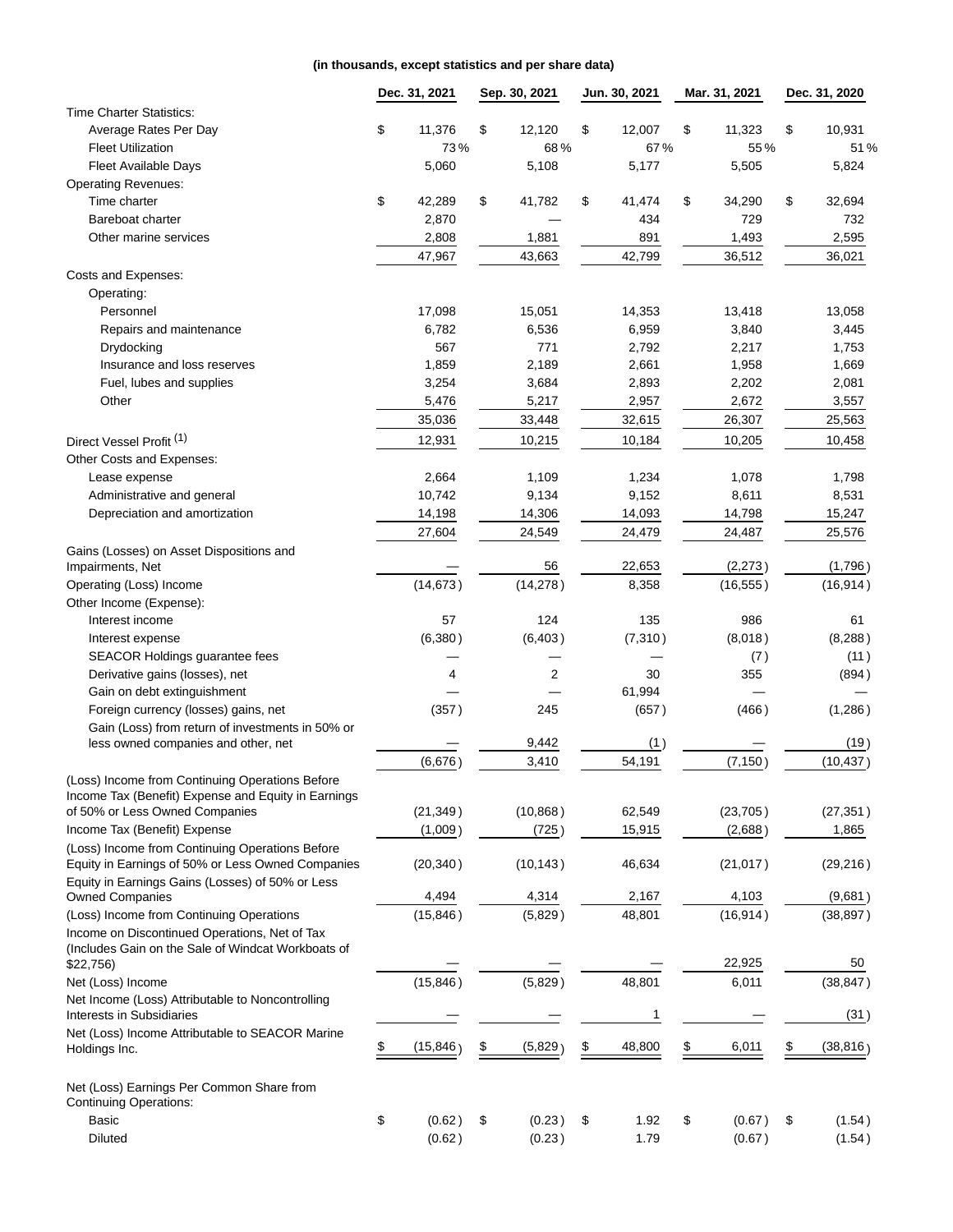Net Earnings Per Share from Discontinued Operations:

| OPEI QUOI IS.                                              |        |   |        |            |   |        |   |        |
|------------------------------------------------------------|--------|---|--------|------------|---|--------|---|--------|
| Basic                                                      | \$     | S |        | \$         | Œ | 0.91   | S |        |
| <b>Diluted</b>                                             |        |   |        |            |   | 0.91   |   |        |
| Net (Loss) Earnings per Share:                             |        |   |        |            |   |        |   |        |
| Basic                                                      | (0.62) | S | (0.23) | \$<br>1.92 | ъ | 0.24   |   | (1.54) |
| <b>Diluted</b>                                             | (0.62) |   | (0.23) | \$<br>1.79 |   | 0.24   |   | (1.54) |
| Weighted Average Common Stock and Warrants<br>Outstanding: |        |   |        |            |   |        |   |        |
| Basic                                                      | 25,520 |   | 25,516 | 25,435     |   | 25,305 |   | 25,265 |
| <b>Diluted</b>                                             | 25,520 |   | 25,516 | 28,345     |   | 25,305 |   | 25,265 |
| Common Shares and Warrants Outstanding at<br>Period End    | 27,432 |   | 25.864 | 25,869     |   | 25.683 |   | 24,919 |

#### **SEACOR MARINE HOLDINGS INC. UNAUDITED DIRECT VESSEL PROFIT ("DVP") BY SEGMENT (in thousands, except statistics)**

**Three Months Ended**

|                                                  | Dec. 31, 2021 |        | Sep. 30, 2021 |        | Jun. 30, 2021 |        | Mar. 31, 2021 |         | Dec. 31, 2020 |        |
|--------------------------------------------------|---------------|--------|---------------|--------|---------------|--------|---------------|---------|---------------|--------|
| <b>United States, primarily Gulf of Mexico</b>   |               |        |               |        |               |        |               |         |               |        |
| <b>Time Charter Statistics:</b>                  |               |        |               |        |               |        |               |         |               |        |
| Average rates per day worked                     | \$            | 15,496 | \$            | 18,702 | \$            | 17,058 | \$            | 15,910  | \$            | 18,405 |
| Fleet utilization                                |               | 33%    |               | 27%    |               | 18%    |               | 6%      |               | 7%     |
| Fleet available days                             |               | 1,043  |               | 1,062  |               | 1,112  |               | 1,518   |               | 1,797  |
| Out-of-service days for repairs, maintenance and |               |        |               |        |               |        |               |         |               |        |
| drydockings                                      |               | 95     |               | 246    |               | 137    |               | 67      |               | 45     |
| Out-of-service days for cold-stacked status      |               | 399    |               | 469    |               | 748    |               | 1,270   |               | 1,472  |
| <b>Operating Revenues:</b>                       |               |        |               |        |               |        |               |         |               |        |
| Time charter                                     | \$            | 5,290  | \$            | 5,289  | \$            | 3,419  | \$            | 1,489   | \$            | 2,352  |
| Bareboat charter                                 |               | 386    |               |        |               | 434    |               | 729     |               | 732    |
| Other marine services                            |               | 1,119  |               | 1,215  |               | 727    |               | 546     |               | 794    |
|                                                  |               | 6,795  |               | 6,504  |               | 4,580  |               | 2,764   |               | 3,878  |
| Direct Costs and Expenses:                       |               |        |               |        |               |        |               |         |               |        |
| Operating:                                       |               |        |               |        |               |        |               |         |               |        |
| Personnel                                        | \$            | 3,136  | \$            | 2,428  | \$            | 1,528  | \$            | 1,744   | \$            | 2,372  |
| Repairs and maintenance                          |               | 1,085  |               | 1,266  |               | 389    |               | 654     |               | 386    |
| Drydocking                                       |               | 191    |               | 239    |               | 777    |               | 875     |               |        |
| Insurance and loss reserves                      |               | 720    |               | 462    |               | 923    |               | 527     |               | 507    |
| Fuel, lubes and supplies                         |               | 501    |               | 259    |               | 245    |               | 199     |               | 208    |
| Other                                            |               | 200    |               | 147    |               | 224    |               | 77      |               | 116    |
|                                                  |               | 5,833  |               | 4,801  |               | 4,086  |               | 4,076   |               | 3,589  |
| Direct Vessel Profit (Loss) (1)                  | \$            | 962    | \$            | 1,703  | \$            | 494    | \$            | (1,312) | \$            | 289    |
| Other Costs and Expenses:                        |               |        |               |        |               |        |               |         |               |        |
|                                                  |               |        |               |        |               |        |               |         |               |        |
| Lease expense                                    | \$            | 633    | \$            | 621    | \$            | 703    | \$            | 664     | \$            | 677    |
| Depreciation and amortization                    |               | 4,325  |               | 3,936  |               | 3,287  |               | 4,164   |               | 5,854  |
| <b>Africa and Europe, Continuing Operations</b>  |               |        |               |        |               |        |               |         |               |        |
| <b>Time Charter Statistics:</b>                  |               |        |               |        |               |        |               |         |               |        |
| Average rates per day worked                     | \$            | 9,530  | \$            | 9,551  | \$            | 11,231 | \$            | 11,356  | \$            | 10,837 |
| Fleet utilization                                |               | 88%    |               | 77%    |               | 75%    |               | 68%     |               | 61%    |
| Fleet available days                             |               | 1,411  |               | 1,417  |               | 1,365  |               | 1,356   |               | 1,472  |
| Out-of-service days for repairs, maintenance and |               |        |               |        |               |        |               |         |               |        |
| drydockings                                      |               | 79     |               | 52     |               | 65     |               | 78      |               | 138    |
| Out-of-service days for cold-stacked status      |               |        |               | 29     |               | 176    |               | 346     |               | 368    |
| <b>Operating Revenues:</b>                       |               |        |               |        |               |        |               |         |               |        |
| Time charter                                     | \$            | 11.883 | \$            | 10.446 | \$            | 11.437 | \$            | 10,502  | \$            | 9.796  |
| Bareboat charter                                 |               |        |               |        |               |        |               |         |               |        |
| Other marine services                            |               | (416)  |               | (429)  |               | (224)  |               | (269)   |               | 319    |
|                                                  |               | 11,467 |               | 10,017 |               | 11,213 |               | 10,233  |               | 10,115 |
| Direct Costs and Expenses:                       |               |        |               |        |               |        |               |         |               |        |
| Operating:                                       |               |        |               |        |               |        |               |         |               |        |
| Personnel                                        | \$            | 3,283  | \$            | 3,147  | \$            | 4,253  | \$            | 3,220   | \$            | 3,511  |
|                                                  |               |        |               |        |               |        |               |         |               |        |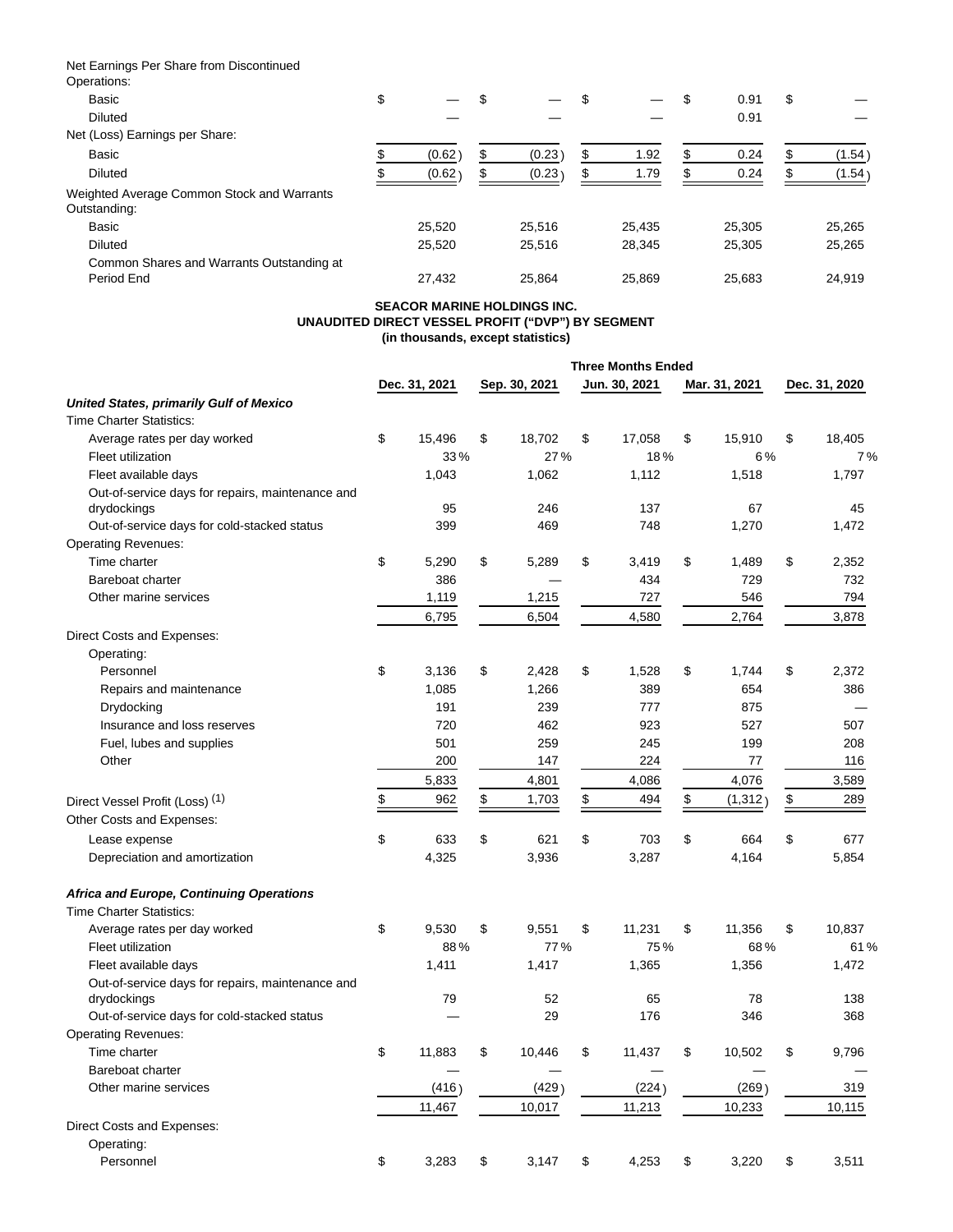| Repairs and maintenance             | 1,846     |   | 1.540 | 2.195     | 1.191     | 1,437       |
|-------------------------------------|-----------|---|-------|-----------|-----------|-------------|
| Drydocking                          | 144       |   | 337   | 374       | 304       | 1,269       |
| Insurance and loss reserves         | 245       |   | 323   | 352       | 433       | 511         |
| Fuel, lubes and supplies            | 1.019     |   | 1.631 | 887       | 572       | 853         |
| Other                               | 1,740     |   | 1,424 | 2,072     | 579       | (674)       |
|                                     | 8,277     |   | 8,402 | 10,133    | 6,299     | 6,907       |
| Direct Vessel Profit <sup>(1)</sup> | 3,190     |   | 1,615 | 1,080     | 3,934     | 3,208       |
| Other Costs and Expenses:           |           |   |       |           |           |             |
| Lease expense                       | \$<br>371 | S | 284   | \$<br>270 | \$<br>356 | \$<br>1.056 |
| Depreciation and amortization       | 2.948     |   | 3.296 | 3.305     | 3.307     | 2.964       |

#### **SEACOR MARINE HOLDINGS INC. UNAUDITED DIRECT VESSEL PROFIT ("DVP") BY SEGMENT (continued) (in thousands, except statistics)**

|                                                  |               | <b>Three Months Ended</b> |    |               |    |               |               |
|--------------------------------------------------|---------------|---------------------------|----|---------------|----|---------------|---------------|
|                                                  | Dec. 31, 2021 | Sep. 30, 2021             |    | Jun. 30, 2021 |    | Mar. 31, 2021 | Dec. 31, 2020 |
| <b>Middle East and Asia</b>                      |               |                           |    |               |    |               |               |
| <b>Time Charter Statistics:</b>                  |               |                           |    |               |    |               |               |
| Average rates per day worked                     | \$<br>9,612   | \$<br>10,374              | \$ | 9,292         | \$ | 9,308         | \$<br>9,455   |
| Fleet utilization                                | 81%           | 73%                       |    | 81%           |    | 73%           | 75%           |
| Fleet available days                             | 1,717         | 1,780                     |    | 1,820         |    | 1,852         | 1,840         |
| Out-of-service days for repairs, maintenance and |               |                           |    |               |    |               |               |
| drydockings                                      | 38            | 134                       |    | 105           |    | 115           | 68            |
| Out-of-service days for cold-stacked status      | 178           | 214                       |    | 116           |    | 239           | 169           |
| <b>Operating Revenues:</b>                       |               |                           |    |               |    |               |               |
| Time charter                                     | \$<br>13,402  | \$<br>13,417              | \$ | 13,752        | \$ | 12,575        | \$<br>13,008  |
| Other marine services                            | 50            | 85                        |    | 31            |    | 360           | 927           |
|                                                  | 13,452        | 13,502                    |    | 13,783        |    | 12,935        | 13,935        |
| Direct Costs and Expenses:                       |               |                           |    |               |    |               |               |
| Operating:                                       |               |                           |    |               |    |               |               |
| Personnel                                        | \$<br>5,756   | \$<br>5,849               | \$ | 5,378         | \$ | 5,208         | \$<br>5,411   |
| Repairs and maintenance                          | 1,382         | 1,610                     |    | 2,806         |    | 903           | 842           |
| Drydocking                                       | 232           | 156                       |    | 1,185         |    | 1,066         | 41            |
| Insurance and loss reserves                      | 611           | 707                       |    | 461           |    | 702           | 501           |
| Fuel, lubes and supplies                         | 1,042         | 777                       |    | 1,081         |    | 559           | 604           |
| Other                                            | 2,148         | 2,823                     |    | 43            |    | 1,144         | 3,618         |
|                                                  | 11,171        | 11,922                    |    | 10,954        |    | 9,582         | 11,017        |
| Direct Vessel Profit <sup>(1)</sup>              | \$<br>2,281   | \$<br>1,580               | \$ | 2,829         | \$ | 3,353         | \$<br>2,918   |
| Other Costs and Expenses:                        |               |                           |    |               |    |               |               |
| Lease expense                                    | \$<br>38      | \$<br>377                 | \$ | 35            | \$ | 22            | \$<br>47      |
| Depreciation and amortization                    | 4,156         | 4,456                     |    | 4,663         |    | 4,710         | 4,505         |
|                                                  |               |                           |    |               |    |               |               |
| <b>Latin America</b>                             |               |                           |    |               |    |               |               |
| <b>Time Charter Statistics:</b>                  |               |                           |    |               |    |               |               |
| Average rates per day worked                     | \$<br>15,944  | \$<br>16,240              | \$ | 17,034        | \$ | 14,751        | \$<br>12,921  |
| Fleet utilization                                | 83%           | 92%                       |    | 86%           |    | 85%           | 82%           |
| Fleet available days                             | 889           | 849                       |    | 880           |    | 779           | 716           |
| Out-of-service days for repairs, maintenance and |               |                           |    |               |    |               |               |
| drydockings                                      | 113           | 58                        |    | 117           |    | 94            | 66            |
| <b>Operating Revenues:</b>                       |               |                           |    |               |    |               |               |
| Time charter                                     | \$<br>11,714  | \$<br>12,630              | \$ | 12,866        | \$ | 9,724         | \$<br>7,538   |
| Bareboat charter                                 | 2,484         |                           |    |               |    |               |               |
| Other marine services                            | 2,055         | 1,010                     |    | 357           |    | 856           | 555           |
|                                                  | 16,253        | 13,640                    |    | 13,223        |    | 10,580        | 8,093         |
| Direct Costs and Expenses:                       |               |                           |    |               |    |               |               |
| Operating:                                       |               |                           |    |               |    |               |               |
| Personnel                                        | \$<br>4,923   | \$<br>3,627               | \$ | 3,194         | \$ | 3,246         | \$<br>1,764   |
| Repairs and maintenance                          | 2,469         | 2,120                     |    | 1,569         |    | 1,092         | 780           |
| Drydocking                                       |               | 39                        |    | 456           |    | (28)          | 443           |
| Insurance and loss reserves                      | 283           | 697                       |    | 925           |    | 296           | 150           |
| Fuel, lubes and supplies                         | 692           | 1,017                     |    | 680           |    | 872           | 416           |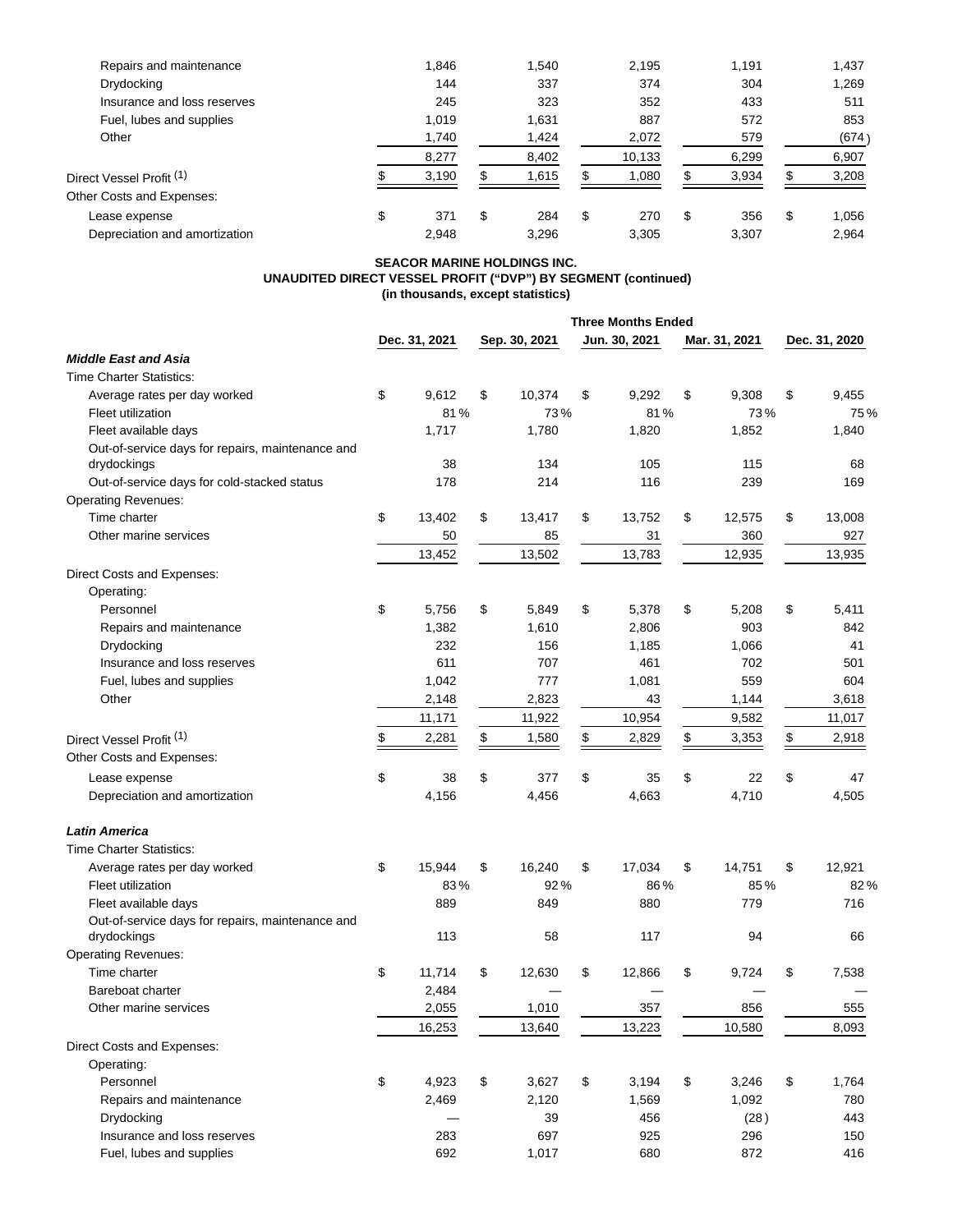| Other                               |  | 1,388 |  | 823   |  | 618   |    | 872   |   | 497   |
|-------------------------------------|--|-------|--|-------|--|-------|----|-------|---|-------|
|                                     |  | 9,755 |  | 8,323 |  | 7.442 |    | 6,350 |   | 4,050 |
| Direct Vessel Profit <sup>(1)</sup> |  | 6.498 |  | 5.317 |  | 5,781 |    | 4,230 |   | 4,043 |
| Other Costs and Expenses:           |  |       |  |       |  |       |    |       |   |       |
| Lease expense                       |  | 1.622 |  | (173) |  | 226   | \$ | 36    | S | 18    |
| 'Depreciation and amortization      |  | 2,769 |  | 2.618 |  | 2,838 |    | 2.617 |   | 1,924 |

### **SEACOR MARINE HOLDINGS INC. UNAUDITED PERFORMANCE BY VESSEL CLASS (in thousands, except statistics)**

|                                                  |               |               |      | <b>Three Months Ended</b> |               |               |
|--------------------------------------------------|---------------|---------------|------|---------------------------|---------------|---------------|
|                                                  | Dec. 31, 2021 | Sep. 30, 2021 |      | Jun. 30, 2021             | Mar. 31, 2021 | Dec. 31, 2020 |
| Anchor handling towing supply                    |               |               |      |                           |               |               |
| <b>Time Charter Statistics:</b>                  |               |               |      |                           |               |               |
| Average rates per day worked                     | \$<br>8,069   | \$<br>14,346  | \$   | 11,268                    | \$<br>7,778   | \$<br>7,967   |
| Fleet utilization                                | 66%           | 66%           |      | 59%                       | 67%           | 44 %          |
| Fleet available days                             | 552           | 552           |      | 546                       | 540           | 641           |
| Out-of-service days for repairs, maintenance and |               |               |      |                           |               |               |
| drydockings                                      | 14            | 61            |      | 105                       |               | 133           |
| Out-of-service days for cold-stacked status      | 92            | 92            |      | 118                       | 180           | 228           |
| <b>Operating Revenues:</b>                       |               |               |      |                           |               |               |
| Time charter                                     | \$<br>2,926   | \$<br>5,224   | \$   | 3,640                     | \$<br>2,801   | \$<br>2,236   |
| Other marine services                            | (129)         | (151)         |      | (157)                     | (130)         | 433           |
|                                                  | 2,797         | 5,073         |      | 3,483                     | 2,671         | 2,669         |
| Direct Costs and Expenses:                       |               |               |      |                           |               |               |
| Operating:                                       |               |               |      |                           |               |               |
| Personnel                                        | \$<br>1,389   | \$<br>1,584   | \$   | 1,513                     | \$<br>984     | \$<br>1,149   |
| Repairs and maintenance                          | 608           | 1,044         |      | 471                       | 241           | 542           |
| Drydocking                                       | 1             | (217)         |      | 1,322                     | 54            | 847           |
| Insurance and loss reserves                      | 148           | 193           |      | 99                        | 194           | 199           |
| Fuel, lubes and supplies                         | 321           | 388           |      | 344                       | 139           | 258           |
| Other                                            | 556           | 408           |      | 444                       | 270           | 535           |
|                                                  | 3,023         | 3,400         |      | 4,193                     | 1,882         | 3,530         |
| Other Costs and Expenses:                        |               |               |      |                           |               |               |
| Lease expense                                    | \$<br>353     | \$<br>354     | \$   | 362                       | \$<br>400     | \$<br>1,127   |
| Depreciation and amortization                    | 495           | 494           |      | 495                       | 494           | 494           |
| <b>Fast support</b>                              |               |               |      |                           |               |               |
| <b>Time Charter Statistics:</b>                  |               |               |      |                           |               |               |
| Average rates per day worked                     | \$<br>8,464   | \$<br>8,455   | \$   | 7,962                     | \$<br>7,888   | \$<br>8,074   |
| Fleet utilization                                | 79%           | 70%           |      | 71%                       | 61%           | 60%           |
| Fleet available days                             | 2,208         | 2,208         |      | 2,100                     | 2,207         | 2,300         |
| Out-of-service days for repairs, maintenance and |               |               |      |                           |               |               |
| drydockings                                      | 137           | 300           |      | 226                       | 182           | 155           |
| Out-of-service days for cold-stacked status      | 92            | 178           |      | 314                       | 584           | 549           |
| <b>Operating Revenues:</b>                       |               |               |      |                           |               |               |
| Time charter                                     | \$<br>14,857  | \$<br>13,007  | \$   | 11,827                    | \$<br>10,657  | \$<br>11,151  |
| Bareboat charter                                 | 386           |               |      | 434                       | 729           | 732           |
| Other marine services                            | (380)         | (121)         |      | (249)                     | (218)         | (283)         |
|                                                  | 14,863        | 12,886        |      | 12,012                    | 11,168        | 11,600        |
| Direct Costs and Expenses:                       |               |               |      |                           |               |               |
| Operating:                                       |               |               |      |                           |               |               |
| Personnel                                        | \$<br>5,581   | \$<br>4,588   | $\,$ | 4,802                     | \$<br>4,041   | \$<br>4,409   |
| Repairs and maintenance                          | 2,151         | 2,313         |      | 3,618                     | 1,535         | 1,604         |
| Drydocking                                       | 494           | 965           |      | 1,178                     | 1,178         | 912           |
| Insurance and loss reserves                      | 390           | 328           |      | 507                       | 466           | 471           |
| Fuel, lubes and supplies                         | 1,355         | 1,390         |      | 1,154                     | 726           | 836           |
| Other                                            | 2,156         | 2,021         |      | 1,640                     | 1,141         | 2,085         |
|                                                  | 12,127        | 11,605        |      | 12,899                    | 9,087         | 10,317        |
| Other Costs and Expenses:                        |               |               |      |                           |               |               |
| Lease expense                                    | \$<br>353     | \$<br>693     | $\,$ | 352                       | \$<br>352     | \$<br>352     |
|                                                  |               |               |      |                           |               |               |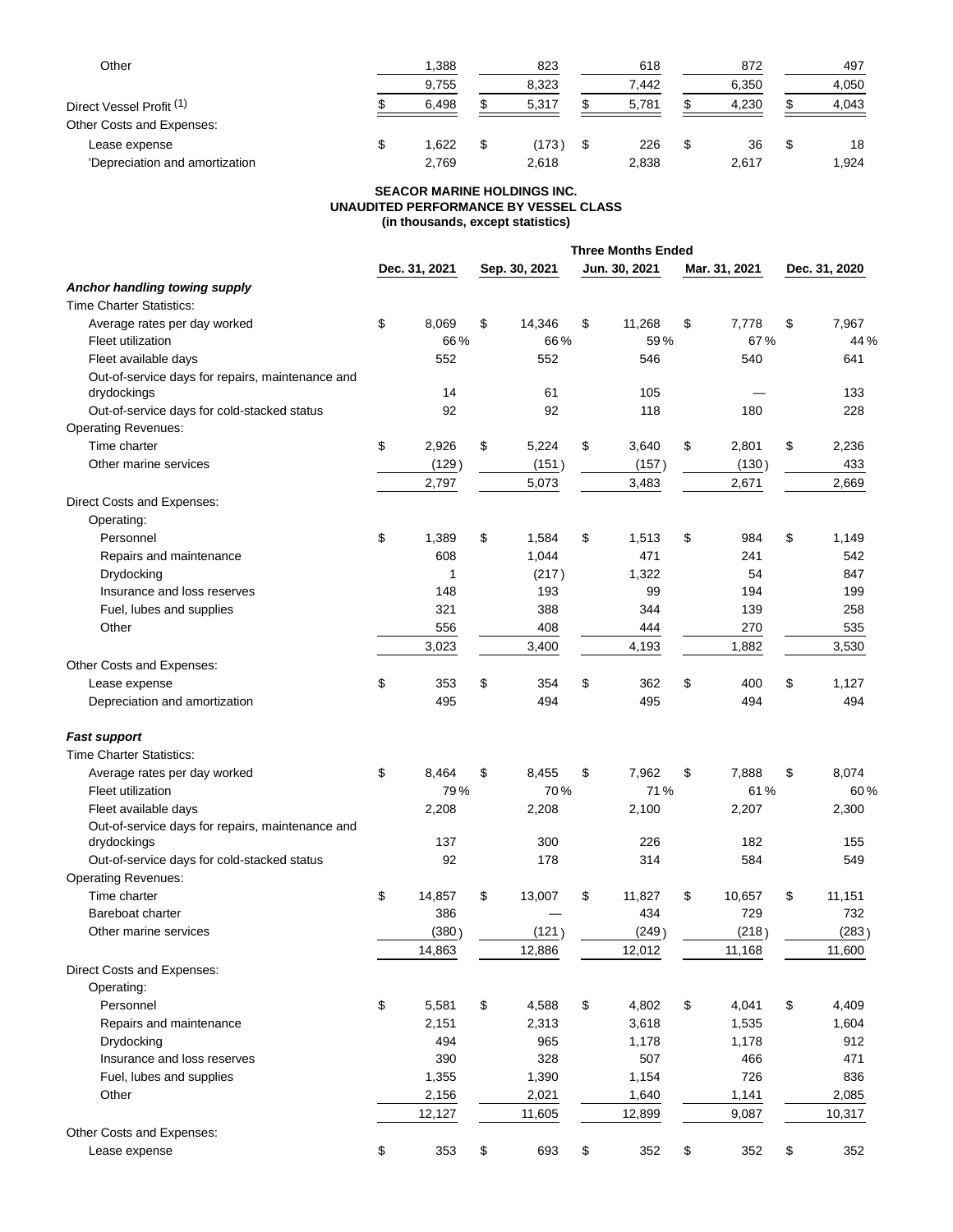#### **SEACOR MARINE HOLDINGS INC. UNAUDITED PERFORMANCE BY VESSEL CLASS (continued) (in thousands, except statistics)**

|                                                                 |               | <b>Three Months Ended</b> |                |    |               |    |               |               |
|-----------------------------------------------------------------|---------------|---------------------------|----------------|----|---------------|----|---------------|---------------|
|                                                                 | Dec. 31, 2021 |                           | Sep. 30, 2021  |    | Jun. 30, 2021 |    | Mar. 31, 2021 | Dec. 31, 2020 |
| <b>Supply</b>                                                   |               |                           |                |    |               |    |               |               |
| <b>Time Charter Statistics:</b>                                 |               |                           |                |    |               |    |               |               |
| Average rates per day worked                                    | \$<br>11,586  | \$                        | 11,631         | \$ | 11,921        | \$ | 12,110        | \$<br>11,373  |
| Fleet utilization                                               | 79%           |                           | 77%            |    | 80%           |    | 63%           | 63%           |
| Fleet available days                                            | 1,380         |                           | 1,372          |    | 1,274         |    | 1,319         | 1,360         |
| Out-of-service days for repairs, maintenance and                |               |                           |                |    |               |    |               |               |
| drydockings                                                     | 117           |                           | 64             |    | 11            |    | 105           | 12            |
| Out-of-service days for cold-stacked status                     | 117           |                           | 174            |    | 91            |    | 315           | 353           |
| <b>Operating Revenues:</b>                                      |               |                           |                |    |               |    |               |               |
| Time charter                                                    | \$<br>12,675  | \$                        | 12,317         | \$ | 12,179        | \$ | 10,082        | \$<br>9,714   |
| Other marine services                                           | 410           |                           | 221            |    | 117           |    | 346           | 482           |
|                                                                 | 13,085        |                           | 12,538         |    | 12,296        |    | 10,428        | 10,196        |
| Direct Costs and Expenses:                                      |               |                           |                |    |               |    |               |               |
| Operating:                                                      |               |                           |                |    |               |    |               |               |
| Personnel                                                       | \$<br>6,141   | \$                        | 4,738          | \$ | 4,044         | \$ | 4,158         | \$<br>3,364   |
| Repairs and maintenance                                         | 2,191         |                           | 2,078          |    | 2,039         |    | 1,135         | 735           |
| Drydocking                                                      |               |                           | 23             |    | 180           |    | 110           | (2)           |
| Insurance and loss reserves                                     | 280           |                           | 595            |    | 436           |    | 474           | 238           |
| Fuel, lubes and supplies                                        | 998           |                           | 1,221          |    | 1,034         |    | 1,003         | 622           |
| Other                                                           | 1,957         |                           | 988            |    | 884           |    | 880           | 1,205         |
|                                                                 | 11,567        |                           | 9,643          |    | 8,617         |    | 7,760         | 6,162         |
| Other Costs and Expenses:                                       |               |                           |                |    |               |    |               |               |
| Depreciation and amortization                                   | 3,155         |                           | 3,149          |    | 2,936         |    | 2,977         | 3,060         |
| <b>Specialty</b>                                                |               |                           |                |    |               |    |               |               |
| <b>Time Charter Statistics:</b>                                 |               |                           |                |    |               |    |               |               |
| Average rates per day worked                                    | \$            | \$                        |                | \$ | 1,571         | \$ | 1,890         | \$<br>2,025   |
| Fleet utilization                                               | $-\%$         |                           | $-\%$          |    | 92%           |    | 100%          | 100%          |
| Fleet available days                                            | 92            |                           | 92             |    | 91            |    | 90            | 92            |
| Out-of-service days for repairs, maintenance and<br>drydockings |               |                           | 65             |    | 8             |    |               |               |
| Out-of-service days for cold-stacked status                     | 92            |                           |                |    |               |    |               |               |
| <b>Operating Revenues:</b>                                      |               |                           |                |    |               |    |               |               |
| Time charter                                                    | \$            | \$                        |                | \$ | 131           | \$ | 170           | \$<br>187     |
| Other marine services                                           |               |                           |                |    | 23            |    | 12            | (23)          |
|                                                                 |               |                           |                |    | 154           |    | 182           | 164           |
|                                                                 |               |                           |                |    |               |    |               |               |
| Direct Costs and Expenses:<br>Operating:                        |               |                           |                |    |               |    |               |               |
| Personnel                                                       | \$<br>6       | \$                        | 35             | \$ | 99            | \$ | 89            | \$<br>70      |
|                                                                 |               |                           | $\overline{7}$ |    | 104           |    |               |               |
| Repairs and maintenance<br>Drydocking                           | (28)          |                           |                |    |               |    | 8             | 34            |
| Insurance and loss reserves                                     |               |                           | 3              |    |               |    | 4             | (3)           |
|                                                                 | 2             |                           |                |    | 5<br>5        |    |               | (3)           |
| Fuel, lubes and supplies                                        |               |                           | 6              |    |               |    | 8             | 3             |
| Other                                                           | 18            |                           | 28             |    | 33            |    | 26            | 18            |
|                                                                 | (1)           |                           | 79             |    | 246           |    | 135           | 119           |
| Other Costs and Expenses:                                       |               |                           |                |    |               |    |               |               |
| Depreciation and amortization                                   | \$            |                           |                | \$ |               | \$ |               | \$<br>1,541   |

# **SEACOR MARINE HOLDINGS INC. UNAUDITED PERFORMANCE BY VESSEL CLASS (continued)**

**(in thousands, except statistics)**

|               |               | <b>Three Months Ended</b> |               |               |
|---------------|---------------|---------------------------|---------------|---------------|
| Dec. 31, 2021 | Sep. 30, 2021 | Jun. 30, 2021             | Mar. 31, 2021 | Dec. 31, 2020 |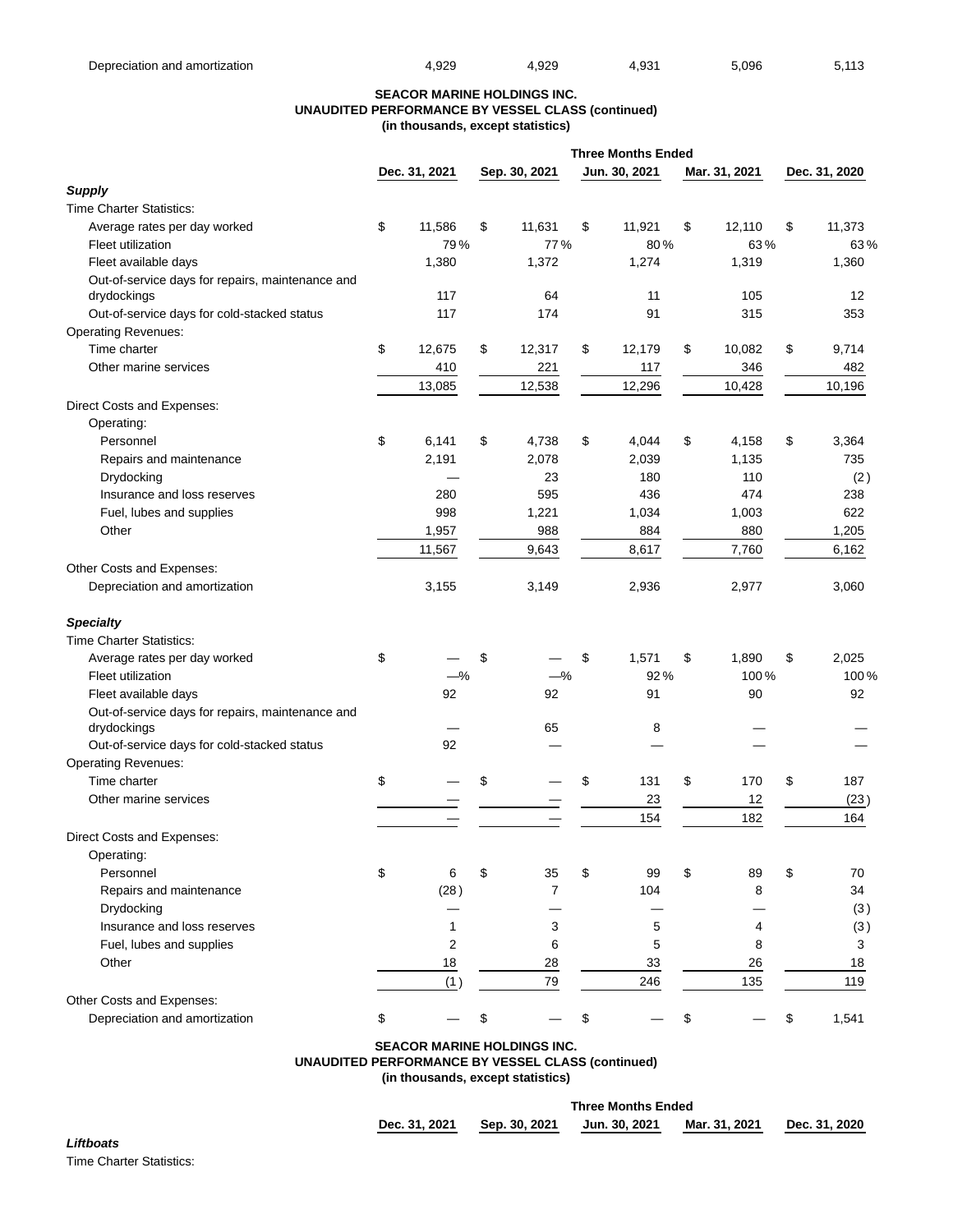| Average rates per day worked                                    | \$<br>23,409 | \$<br>23,137 | \$<br>25,334 | \$<br>26,792 | \$<br>24,561 |
|-----------------------------------------------------------------|--------------|--------------|--------------|--------------|--------------|
| Fleet utilization                                               | 61%          | 55%          | 46%          | 29%          | 27%          |
| Fleet available days                                            | 828          | 884          | 1,167        | 1,350        | 1,432        |
| Out-of-service days for repairs, maintenance and<br>drydockings | 58           | 65           | 75           | 67           | 18           |
| Out-of-service days for cold-stacked status                     | 184          | 202          | 517          | 776          | 880          |
| <b>Operating Revenues:</b>                                      |              |              |              |              |              |
| Time charter                                                    | \$<br>11,831 | \$<br>11,234 | \$<br>13,697 | \$<br>10,580 | \$<br>9,406  |
| Bareboat charter                                                | 2,484        |              |              |              |              |
| Other marine services                                           | 1,121        | 997          | 688          | 797          | 395          |
|                                                                 | 15,436       | 12,231       | 14,385       | 11,377       | 9,801        |
| Direct Costs and Expenses:                                      |              |              |              |              |              |
| Operating:                                                      |              |              |              |              |              |
| Personnel                                                       | \$<br>4,068  | \$<br>4,033  | \$<br>3,916  | \$<br>3,806  | \$<br>3,742  |
| Repairs and maintenance                                         | 1,859        | 1,104        | 716          | 894          | 524          |
| Drydocking                                                      | 72           |              | 112          | 875          | (1)          |
| Insurance and loss reserves                                     | 1,070        | 1,170        | 1,752        | 719          | 690          |
| Fuel, lubes and supplies                                        | 589          | 668          | 353          | 320          | 349          |
| Other                                                           | 856          | 1,672        | (58)         | 677          | 1,642        |
|                                                                 | 8,514        | 8,647        | 6,791        | 7,291        | 6,946        |
| Other Costs and Expenses:                                       |              |              |              |              |              |
| Lease expense                                                   | \$<br>1,569  | \$<br>(200)  | \$<br>205    | \$<br>12     | \$<br>19     |
| Depreciation and amortization                                   | 5,171        | 5,170        | 5,171        | 5,659        | 6,009        |
| <b>Other Activity</b>                                           |              |              |              |              |              |
| <b>Operating Revenues:</b>                                      |              |              |              |              |              |
| Other marine services                                           | \$<br>1,786  | \$<br>935    | \$<br>469    | \$<br>686    | \$<br>1,591  |
|                                                                 | 1,786        | 935          | 469          | 686          | 1,591        |
| Direct Costs and Expenses:                                      |              |              |              |              |              |
| Operating:                                                      |              |              |              |              |              |
| Personnel                                                       | \$<br>(87)   | \$<br>73     | \$<br>(21)   | \$<br>340    | \$<br>324    |
| Repairs and maintenance                                         | $\mathbf{1}$ | (10)         | 11           | 27           | 6            |
| Insurance and loss reserves                                     | (30)         | (100)        | (138)        | 101          | 74           |
| Fuel, lubes and supplies                                        | (11)         | 11           | 3            | 6            | 13           |
| Other                                                           | (67)         | 100          | 14           | (322)        | (1,928)      |
|                                                                 | (194)        | 74           | (131)        | 152          | (1,511)      |
| Other Costs and Expenses:                                       |              |              |              |              |              |
| Lease expense                                                   | \$<br>389    | \$<br>262    | \$<br>315    | \$<br>314    | \$<br>300    |
| Depreciation and amortization                                   | 448          | 564          | 560          | 572          | (970)        |

### **SEACOR MARINE HOLDINGS INC. UNAUDITED CONDENSED CONSOLIDATED BALANCE SHEETS (in thousands)**

|                                                  |    | Dec. 31, 2021 |    | Sep. 30, 2021 |    | Jun. 30, 2021 |    | Mar. 31, 2021 |    | Dec. 31, 2020 |  |
|--------------------------------------------------|----|---------------|----|---------------|----|---------------|----|---------------|----|---------------|--|
| <b>ASSETS</b>                                    |    |               |    |               |    |               |    |               |    |               |  |
| <b>Current Assets:</b>                           |    |               |    |               |    |               |    |               |    |               |  |
| Cash and cash equivalents                        | \$ | 37,619        | \$ | 42,194        | \$ | 45,446        | \$ | 68,409        | \$ | 32,666        |  |
| Restricted cash                                  |    | 3,601         |    | 4,160         |    | 5,855         |    | 3,352         |    | 3,352         |  |
| Receivables:                                     |    |               |    |               |    |               |    |               |    |               |  |
| Trade, net of allowance for credit loss accounts |    | 55,544        |    | 50,343        |    | 47,082        |    | 42,680        |    | 45,325        |  |
| Other                                            |    | 6,118         |    | 13,750        |    | 12,152        |    | 11,265        |    | 10,924        |  |
| Receivables from SEACOR Holdings                 |    |               |    |               |    |               |    | 19,332        |    | 18,832        |  |
| Tax receivable                                   |    | 1,238         |    | 101           |    | 1,497         |    | 1,498         |    | 13,556        |  |
| Inventories                                      |    | 928           |    | 476           |    | 425           |    | 572           |    | 576           |  |
| Prepaid expenses and other                       |    | 3,730         |    | 3,851         |    | 4,527         |    | 2,326         |    | 3,230         |  |
| Other current assets                             |    |               |    |               |    |               |    | 423           |    |               |  |
| Assets held for sale                             |    |               |    |               |    |               |    |               |    | 50,235        |  |
| Total current assets                             |    | 108,778       |    | 114,875       |    | 116,984       |    | 149,857       |    | 178,696       |  |
| Property and Equipment:                          |    |               |    |               |    |               |    |               |    |               |  |
| Historical cost                                  |    | 1,025,284     |    | 989,910       |    | 972,267       |    | 1,000,430     |    | 1,012,873     |  |
| Accumulated depreciation                         |    | (317, 297)    |    | (303,178)     |    | (288,882)     |    | (297,792)     |    | (291, 538)    |  |
|                                                  |    | 707,987       |    | 686,732       |    | 683,385       |    | 702,638       |    | 721,335       |  |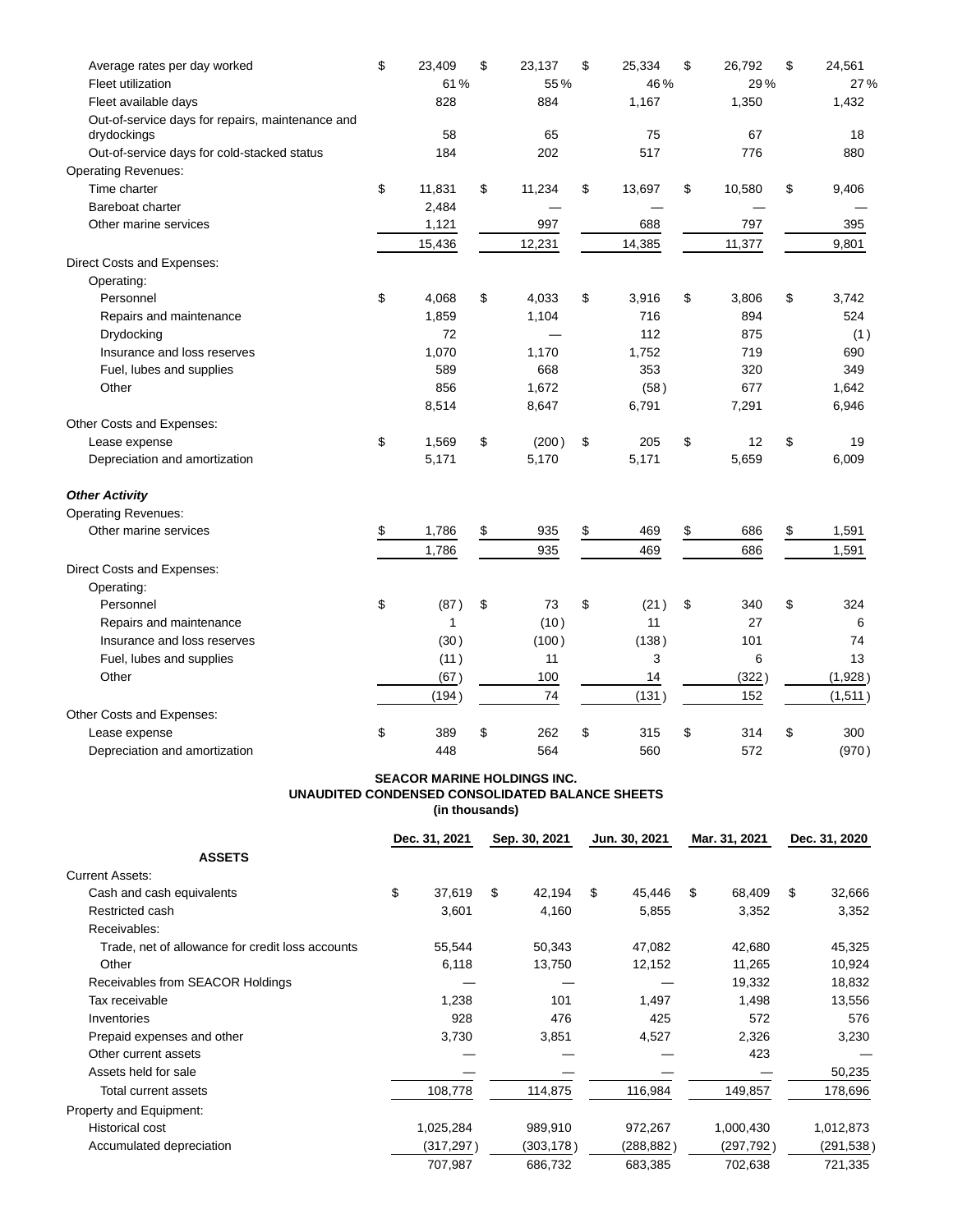| Construction in progress                                | 15,531        | 15,577        | 32,903         | 32,530        | 32,327          |
|---------------------------------------------------------|---------------|---------------|----------------|---------------|-----------------|
| Net property and equipment                              | 723,518       | 702,309       | 716,288        | 735,168       | 753,662         |
| Right-of-use asset - operating leases                   | 6,608         | 4,670         | 5,469          | 7,046         | 7,134           |
| Right-of-use asset - finance leases                     | 100           | 108           | 116            | 121           | 129             |
| Investments, at equity, and advances to 50% or less     |               |               |                |               |                 |
| owned companies                                         | 71,727        | 77,426        | 77,539         | 79,000        | 75,308          |
| Other assets                                            | 1,771         | 2,672         | 2,781          | 2,624         | 2,734           |
| <b>Total assets</b>                                     | \$<br>912,502 | \$<br>902,060 | \$<br>919,177  | \$<br>973,816 | \$<br>1,017,663 |
| <b>LIABILITIES AND EQUITY</b>                           |               |               |                |               |                 |
| <b>Current Liabilities:</b>                             |               |               |                |               |                 |
| Current portion of operating lease liabilities          | \$<br>1,986   | \$<br>1,269   | \$<br>2,885    | \$<br>5,139   | \$<br>7,030     |
| Current portion of finance lease liabilities            | 33            | 32            | 32             | 46            | 36              |
| Current portion of long-term debt                       | 31,602        | 28,875        | 28,419         | 34,888        | 32,377          |
| Accounts payable and accrued expenses                   | 28,419        | 23,578        | 27,163         | 21,428        | 29,967          |
| Due to SEACOR Holdings                                  | 274           | 276           | 277            |               |                 |
| Other current liabilities                               | 22,351        | 21,109        | 26,886         | 29,719        | 31,467          |
| Discontinued operations                                 |               |               |                |               | 30,927          |
| <b>Total current liabilities</b>                        | 84,665        | 75,139        | 85,662         | 91,220        | 131,804         |
| Long-term operating lease liabilities                   | 4,885         | 4,000         | 4,072          | 4,778         | 4,345           |
| Long-term finance lease liabilities                     | 76            | 84            | 92             | 97            | 105             |
| Long-term debt                                          | 332,762       | 321,641       | 320,823        | 431,849       | 440,510         |
| Conversion option liability on convertible senior notes |               | 5             | $\overline{7}$ | 37            | 2               |
| Deferred income taxes                                   | 40,682        | 43,463        | 46,169         | 31,766        | 35,822          |
| Deferred gains and other liabilities                    | 2,891         | 2,925         | 2,951          | 4,910         | 3,239           |
| <b>Total liabilities</b>                                | 465,961       | 447,257       | 459,776        | 564,657       | 615,827         |
| Equity:                                                 |               |               |                |               |                 |
| SEACOR Marine Holdings Inc. stockholders' equity:       |               |               |                |               |                 |
| Common stock                                            | 262           | 245           | 245            | 243           | 235             |
| Additional paid-in capital                              | 461,931       | 455,373       | 454,079        | 452,290       | 451,179         |
| <b>Accumulated Deficit</b>                              | (22, 907)     | (7,059)       | (1,230)        | (50,029)      | (51, 839)       |
| Shares held in treasury                                 | (1, 120)      | (1, 120)      | (1, 120)       | (1, 110)      | (848)           |
| Accumulated other comprehensive loss, net of tax        | 8,055         | 7,044         | 7,107          | 7,446         | 2,790           |
|                                                         | 446,221       | 454,483       | 459,081        | 408,840       | 401,517         |
| Noncontrolling interests in subsidiaries                | 320           | 320           | 320            | 319           | 319             |
| Total equity                                            | 446,541       | 454,803       | 459,401        | 409,159       | 401,836         |
| Total liabilities and equity                            | \$<br>912,502 | \$<br>902,060 | \$<br>919,177  | \$<br>973,816 | \$<br>1,017,663 |

### **SEACOR MARINE HOLDINGS INC. UNAUDITED CONDENSED CONSOLIDATED STATEMENTS OF CASH FLOWS (in thousands)**

|                                                                                                       |               |           | <b>Three Months Ended</b> |              |               |           |               |           |               |           |
|-------------------------------------------------------------------------------------------------------|---------------|-----------|---------------------------|--------------|---------------|-----------|---------------|-----------|---------------|-----------|
|                                                                                                       | Dec. 31, 2021 |           | Sep. 30, 2021             |              | Jun. 30, 2021 |           | Mar. 31, 2021 |           | Dec. 31, 2020 |           |
| Cash Flows from Continuing Operating Activities:                                                      |               |           |                           |              |               |           |               |           |               |           |
| Net (Loss) Income                                                                                     | \$            | (15, 846) | \$                        | $(5,829)$ \$ |               | 48,801    | \$            | 6,011     | \$            | (38, 897) |
| Adjustments to reconcile net (loss) income to net<br>cash provided by (used in) operating activities: |               |           |                           |              |               |           |               |           |               |           |
| Depreciation and amortization                                                                         |               | 14,198    |                           | 14,306       |               | 14,093    |               | 14,798    |               | 15,247    |
| Deferred financing costs amortization                                                                 |               | 328       |                           | 255          |               | 254       |               | 260       |               | 266       |
| Stock-based compensation expense                                                                      |               | 1,243     |                           | 1,294        |               | 1,779     |               | 849       |               | 859       |
| Debt discount amortization                                                                            |               | 1,614     |                           | 1,573        |               | 1,787     |               | 1,892     |               | 1,917     |
| Allowance for credit losses                                                                           |               | 585       |                           | 122          |               | 132       |               | 24        |               | (146)     |
| (Gain) Loss from equipment sales, retirements or                                                      |               |           |                           |              |               |           |               |           |               |           |
| impairments                                                                                           |               |           |                           | (56)         |               | (22, 653) |               | 2,273     |               | 1,796     |
| Gain on the sale of Windcat Workboats                                                                 |               |           |                           |              |               |           |               | (22, 756) |               |           |
| Gain on debt extinguishment, net                                                                      |               |           |                           |              |               | (62, 749) |               |           |               |           |
| Gain from return of investment                                                                        |               |           |                           | (9, 442)     |               |           |               |           |               |           |
| Derivative (gains) losses                                                                             |               | (4)       |                           | (2)          |               | (30)      |               | (355)     |               | 894       |
| Interest on finance lease                                                                             |               |           |                           | 1            |               |           |               | 2         |               |           |
| Cash settlement payments on derivative                                                                |               |           |                           |              |               |           |               |           |               |           |
| transactions, net                                                                                     |               | (403)     |                           | (414)        |               | (414)     |               | (919)     |               | (441)     |
| Currency losses (gains)                                                                               |               | 357       |                           | (245)        |               | 657       |               | 466       |               | 1,286     |
| Deferred income taxes                                                                                 |               | (2,781)   |                           | (2,706)      |               | 14,403    |               | (4,056)   |               | (254)     |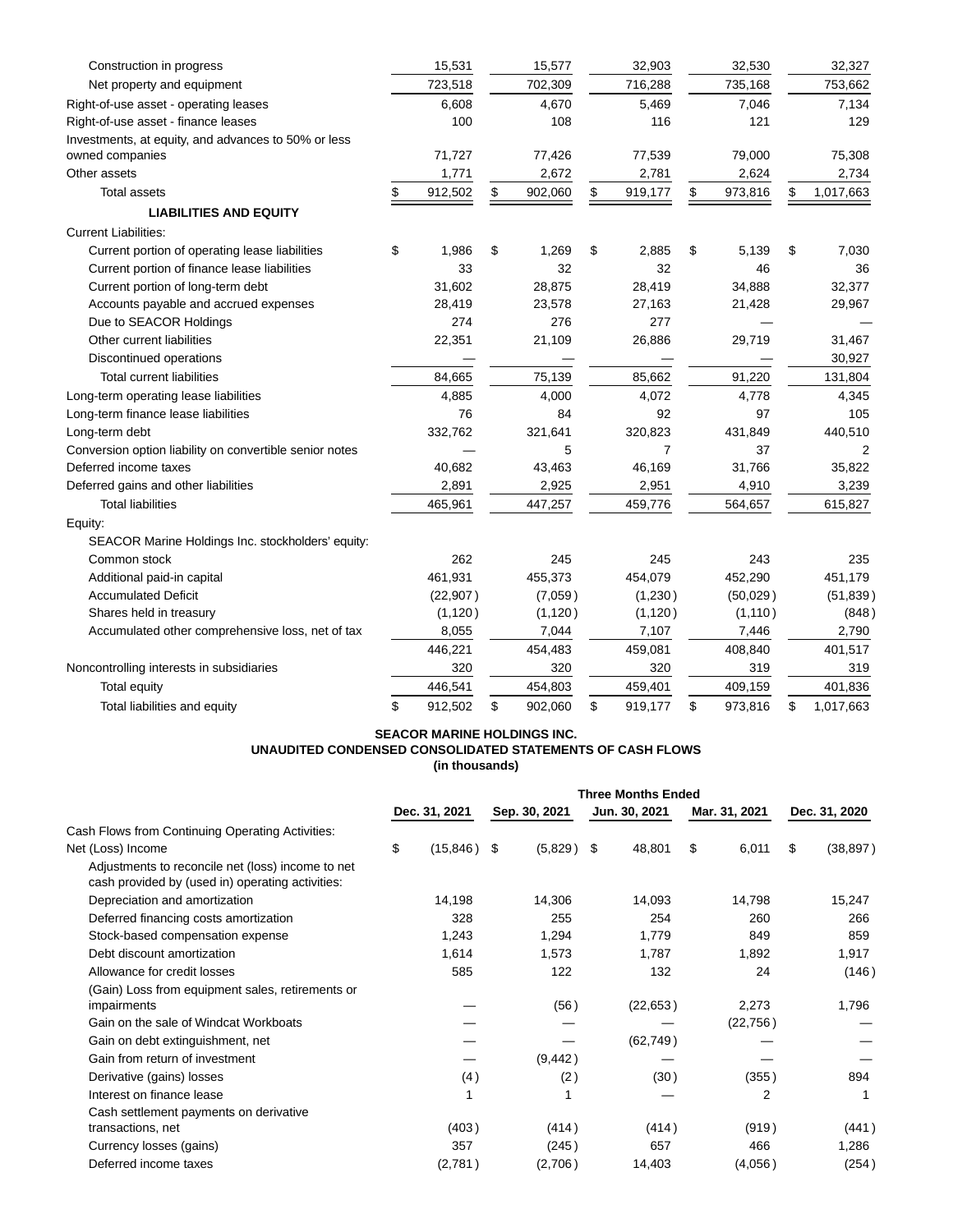| Equity (earnings) losses                                                                                 | (4, 494)     | (4, 314)     | (2, 167)     | (4, 103)     | 9,681        |
|----------------------------------------------------------------------------------------------------------|--------------|--------------|--------------|--------------|--------------|
| Dividends received from equity investees                                                                 | 817          | 4,515        |              |              |              |
| Changes in Operating Assets and Liabilities:                                                             |              |              |              |              |              |
| Accounts receivables                                                                                     | (1, 157)     | (3,798)      | 16,047       | 11,345       | 7,668        |
| Other assets                                                                                             | 1,656        | 1,561        | (1,296)      | 1,192        | 605          |
| Accounts payable and accrued liabilities                                                                 | 7,915        | (1, 416)     | 4,268        | (10, 296)    | (2,807)      |
| Net cash provided by (used in) operating activities                                                      | 4,029        | (4, 595)     | 12,912       | (3,373)      | (2, 325)     |
| Cash Flows from Continuing Investing Activities:                                                         |              |              |              |              |              |
| Purchases of property and equipment                                                                      | (443)        | (2,910)      | (926)        | (2,724)      | (2,500)      |
| Proceeds from disposition of property and equipment<br>Proceeds from sale of Windcat Workboats, net cash |              |              | 26,871       | 3,266        |              |
| sold                                                                                                     |              |              |              | 38,715       |              |
| Net investing activities in property and equipment<br>Investments in and advances to 50% or less owned   | (443)        | (2,910)      | 25,945       | 39,257       | (2,500)      |
| companies                                                                                                | (2,272)      |              |              | (736)        | (1,248)      |
| Excess distributions from equity investees                                                               |              | 9,442        |              |              |              |
| Principal payments on notes due from equity<br>investees                                                 | (630)        | 179          | 2,877        | 919          | 1,225        |
| Cash received from acquisition of 50% or less owned<br>company                                           | 172          |              |              |              |              |
| Net cash (used in) provided by investing activities                                                      | (3, 173)     | 6,711        | 28,822       | 39,440       | (2,523)      |
| Cash Flows from Continuing Financing Activities:                                                         |              |              |              |              |              |
| Payments on long-term debt                                                                               | (5,981)      | (7,054)      | (56, 787)    | (8,302)      | (5,780)      |
| Payments on debt extinguishment cost                                                                     |              |              | (755)        |              |              |
| Proceeds from issuance of debt, net of offering costs                                                    |              |              |              |              |              |
| Payment on finance lease                                                                                 | (9)          | (9)          | (12)         |              |              |
| <b>Issuance of stock</b>                                                                                 |              |              | 2            | 8            |              |
| <b>Excerise of warrants</b>                                                                              | 1            |              |              |              |              |
| Net cash (used in) financing activities                                                                  | (5,989)      | (7,063)      | (57, 552)    | (8, 294)     | (5,779)      |
| Effects of Exchange Rate Changes on Cash and Cash<br>Equivalents                                         | (1)          |              | (4, 642)     | 4,621        | 979          |
| Net Change in Cash, Cash Equivalents and Restricted                                                      |              |              |              |              |              |
| Cash                                                                                                     | (5, 134)     | (4,947)      | (20, 460)    | 32,394       | (9,648)      |
| Cash Flows from Discontinued Operations                                                                  |              |              |              |              |              |
| <b>Operating Activities</b>                                                                              |              |              |              | (171)        | 1,870        |
| <b>Investing Activities</b>                                                                              |              |              |              |              | (1,436)      |
| <b>Financing Activities</b>                                                                              |              |              |              |              |              |
| Effects of FX Rate Changes on Cash and Cash<br>Equivalents                                               |              |              |              |              | 221          |
| Net (Decrease) Increase in Cash and Cash<br>Equivalents from Discontinued Operations:                    |              |              |              | (171)        | 655          |
| Net Change in Cash, Cash Equivalents and Restricted<br>Cash                                              | (5, 134)     | (4,947)      | (20, 460)    | 32,223       | (8,993)      |
| Cash, Restricted Cash and Cash Equivalents, Beginning<br>of Period                                       | 46,354       | 51,301       | 71,761       | 39,538       | 48,531       |
| Cash, Restricted Cash and Cash Equivalents, End of<br>Period                                             | \$<br>41,220 | \$<br>46,354 | \$<br>51,301 | \$<br>71,761 | \$<br>39,538 |

## **SEACOR MARINE HOLDINGS INC. UNAUDITED FLEET COUNTS**

|                          | Owned | <b>Joint Ventured</b> | Leased-in | <b>Managed</b> | <b>Total</b> |
|--------------------------|-------|-----------------------|-----------|----------------|--------------|
| December 31, 2021        |       |                       |           |                |              |
| <b>AHTS</b>              | 4     |                       |           |                | 6            |
| <b>FSV</b>               | 23    | 5                     |           |                | 30           |
| Supply                   | 20    | 15                    |           |                | 35           |
| Specialty <sup>(1)</sup> |       |                       |           |                |              |
| Liftboats $(2)$          | g     |                       |           |                | 9            |
|                          | 57    | 20                    | ີ         |                | 81           |
| December 31, 2020        |       |                       |           |                |              |
| <b>AHTS</b>              | 4     |                       | ◠         |                | 6            |
| <b>FSV</b>               | 26    | 5                     |           |                | 33           |
| Supply                   | 15    | 27                    |           |                | 43           |